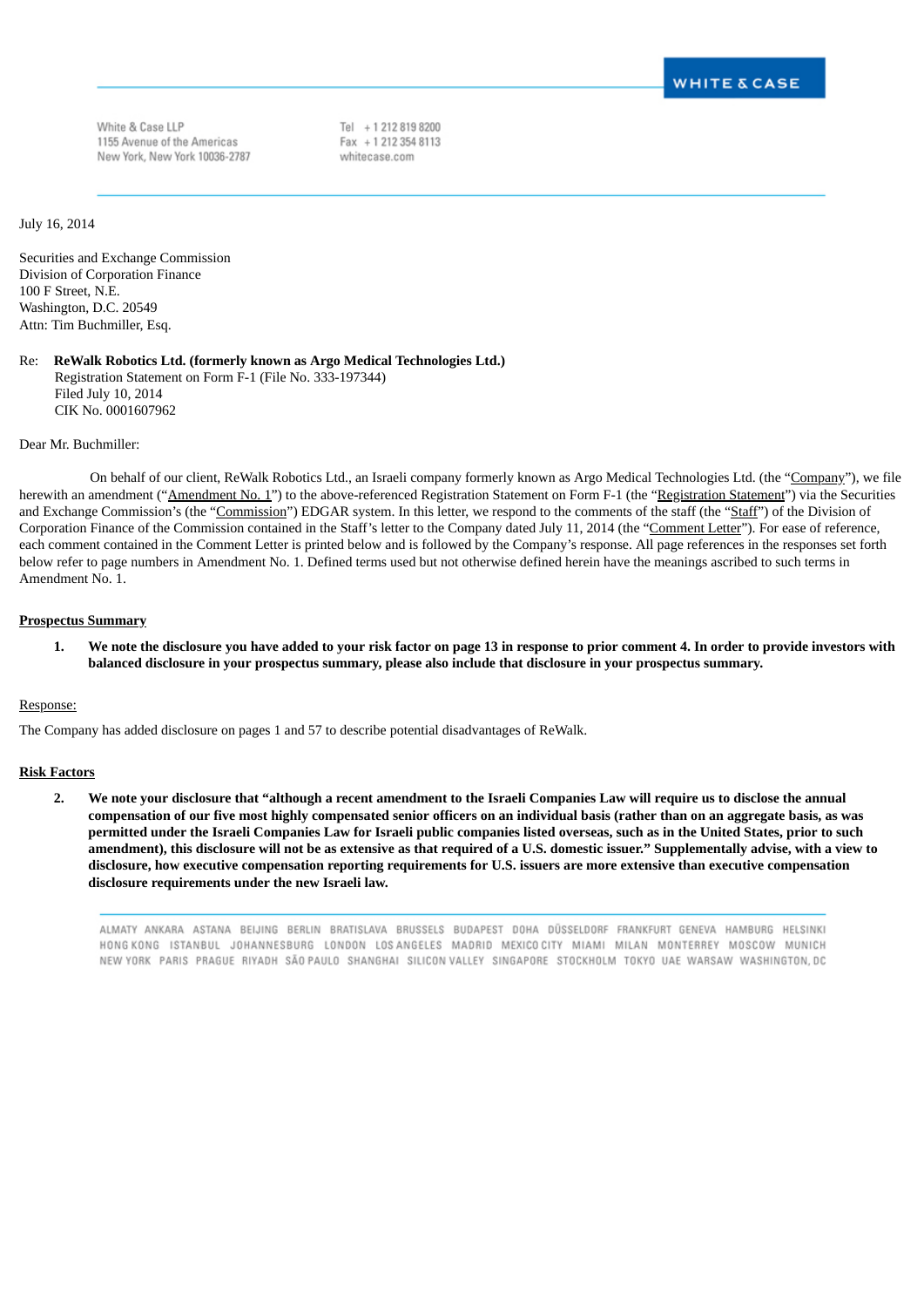# **WHITE & CASE**

#### Response:

The regulations to the Israeli Companies Law, 5759-1999 (the "Companies Law"), were recently amended to provide, in general, that most Israeli companies that are foreign private issuers under U.S. law are required to disclose, in the notice of their annual shareholders meeting (or in an accompanying proxy statement), compensation information for the five most highly compensated directors and executive officers of the company in the preceding fiscal year.

Although the exact parameters of the recent amendment to the Companies Law are still subject to discussion among practitioners in Israel, it appears as if the following items generally required to be disclosed by U.S. domestic issuers are not required to be disclosed:

- (i) grants of plan-based awards table and narrative description;
- (ii) outstanding equity awards at fiscal year-end table;
- (iii) option exercises and stock vested table;
- (iv) pension benefits table;
- (v) nonqualified defined contribution and other nonqualified deferred compensation plan table; and
- (vi) description of potential payments upon termination or change of control (and, in the case of a smaller reporting company, a narrative description generally of the material terms of each plan that provides for the payment of retirement benefits or benefits that will be paid primarily following retirement).

In addition, the regulations to the Companies Law would not require a company that ceases to be an "emerging growth company" to provide a Compensation Disclosure and Analysis section as would be required of a U.S. domestic issuer.

Further, the Israeli disclosure requirements relate solely to the period for which the annual financial reports to be discussed in the annual meeting were prepared (e.g., the preceding fiscal year) whereas U.S. domestic issuers are generally required to disclose information for the preceding three years (building up to that requirement following an IPO).

The Company has amended its disclosure on page 30 to reflect key elements of the discussion above.

# **Dilution**

3. Please continue to expand the disclosure in this section in response to prior comment 11 by quantifying the additional dilution per share **if the underwriters' option is exercised.**

# Response:

The Company has added disclosure on page 42 to quantify the additional dilution per share if the underwriters' option is exercised.

## **Management's Discussion and Analysis**

4. Please expand your disclosure under "Cost of Revenues" to quantify the expenses related to transitioning manufacturing to Sanmina and the increase in salary expenses, and your disclosure under "Research and Development Expenses" to quantify the expenses attributable **to the FDA clearance process and the increase in salary expenses.**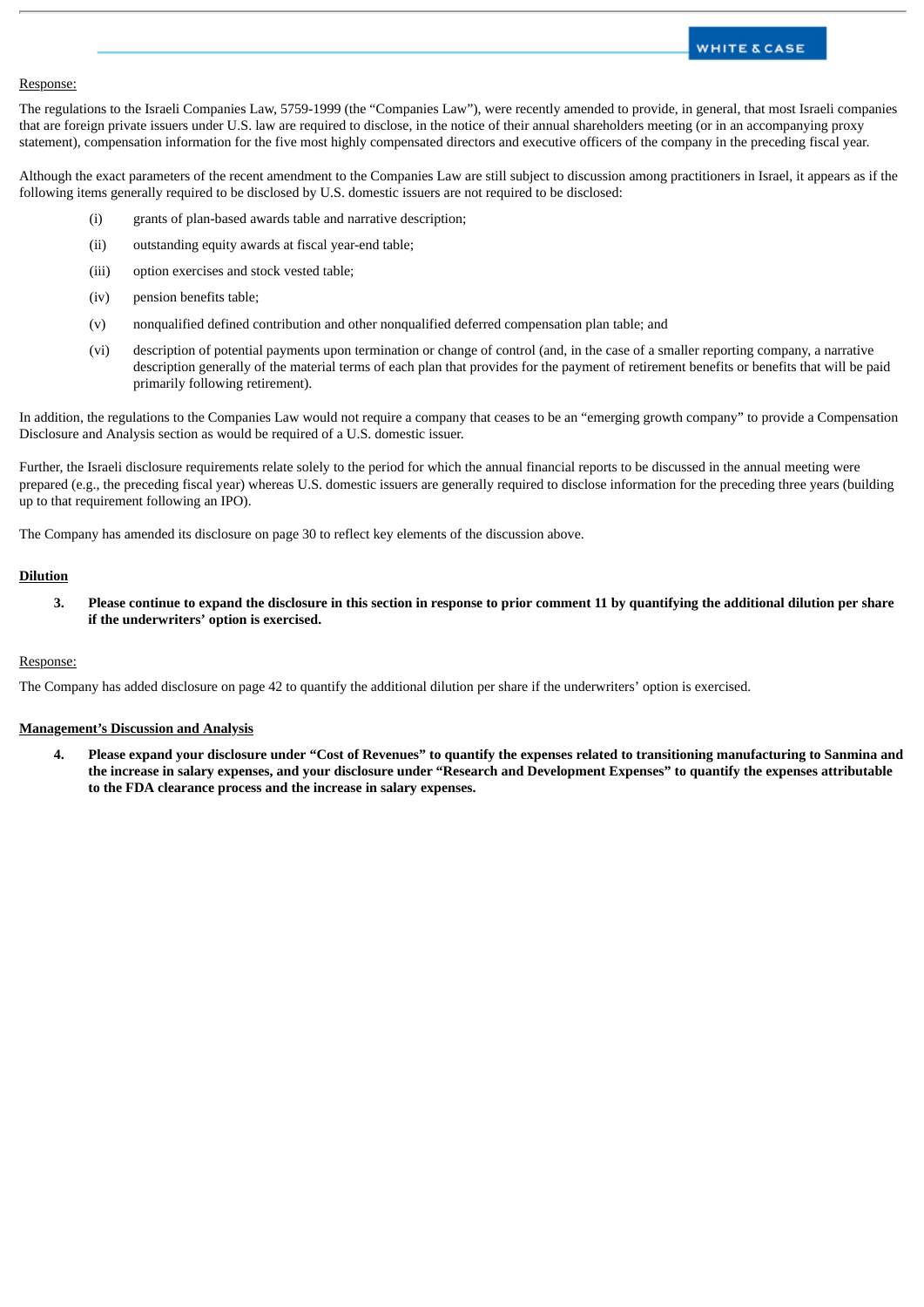# Response:

The Company has added disclosure on page 49 to quantify, for the three months ended March 31, 2014, the effect on cost of revenues of the Sanmina transition and the increase in salary expenses and the effect on research and development expenses of the FDA clearance process and the increase in salary expenses.

# **Certain Relationships and Related Party Transactions**

**5. Please disclose how Kreos Capital IV is a related party.**

#### Response:

The Company has added disclosure on page 95 that Kreos Capital IV (Expert Fund) Limited beneficially owns, as of July 1, 2014, 1.6% of the ordinary shares of the Company.

### Financial Statements, Note 9 - Shareholders' Equity, page F-20 (from the Staff's Letter to the Company dated June 12, 2014)

25. Please tell us the estimated IPO price range. To the extent that there is a significant difference between the estimated grant-date fair values of your common stock during the past twelve months and the estimated IPO price, please tell us each significant factor **contributing to the difference.**

As set forth on page 54 of the Registration Statement, the Company made the following equity grants in the 12 months preceding the date of the proposed offering:

| <b>Date of Grant</b> | <b>Number of Shares</b><br><b>Subject to Awards</b><br>Grants | <b>Exercise Price Per Share</b> |       | <b>Estimated Fair Value</b><br>Per Share at Grant Date |        |
|----------------------|---------------------------------------------------------------|---------------------------------|-------|--------------------------------------------------------|--------|
| July 2013            | 1,215                                                         |                                 | 23.71 |                                                        | 82.02  |
| December 2013        | 24.116                                                        |                                 | 26.74 |                                                        | 104.52 |
| April 2014           | 5,159                                                         |                                 | 26.74 |                                                        | 143.46 |

In order to determine the fair value of the Company's ordinary shares for financial reporting purposes, the Company relied in part on valuation reports prepared by a third party valuation firm. The methodologies upon which the Company relied are described in the Registration Statement and are set forth below together with the key underlying assumptions.

### *July 2013*

The Company used the discounted cash flow, or DCF, method, to determine its enterprise value as of July 2013. For this purpose, the Company's management developed projections of the Company's cash flows from 2013 through 2018 that were discounted to present value using a discount rate of 40%. This discount rate was considered appropriate, among other things, given the fact that the Company was only in the "second / third stage" of development under the AICPA practice aid whereby it was starting to convert from a research and development organization to an organization ready to commercialize a product.

The Company's terminal value for the purpose of the DCF method was calculated using multiples of enterprise value to sales and multiples of enterprise value to EBITDA based on three of the five guideline companies used by the Company at that time for the purpose of determining volatility. The reason for limiting the comparable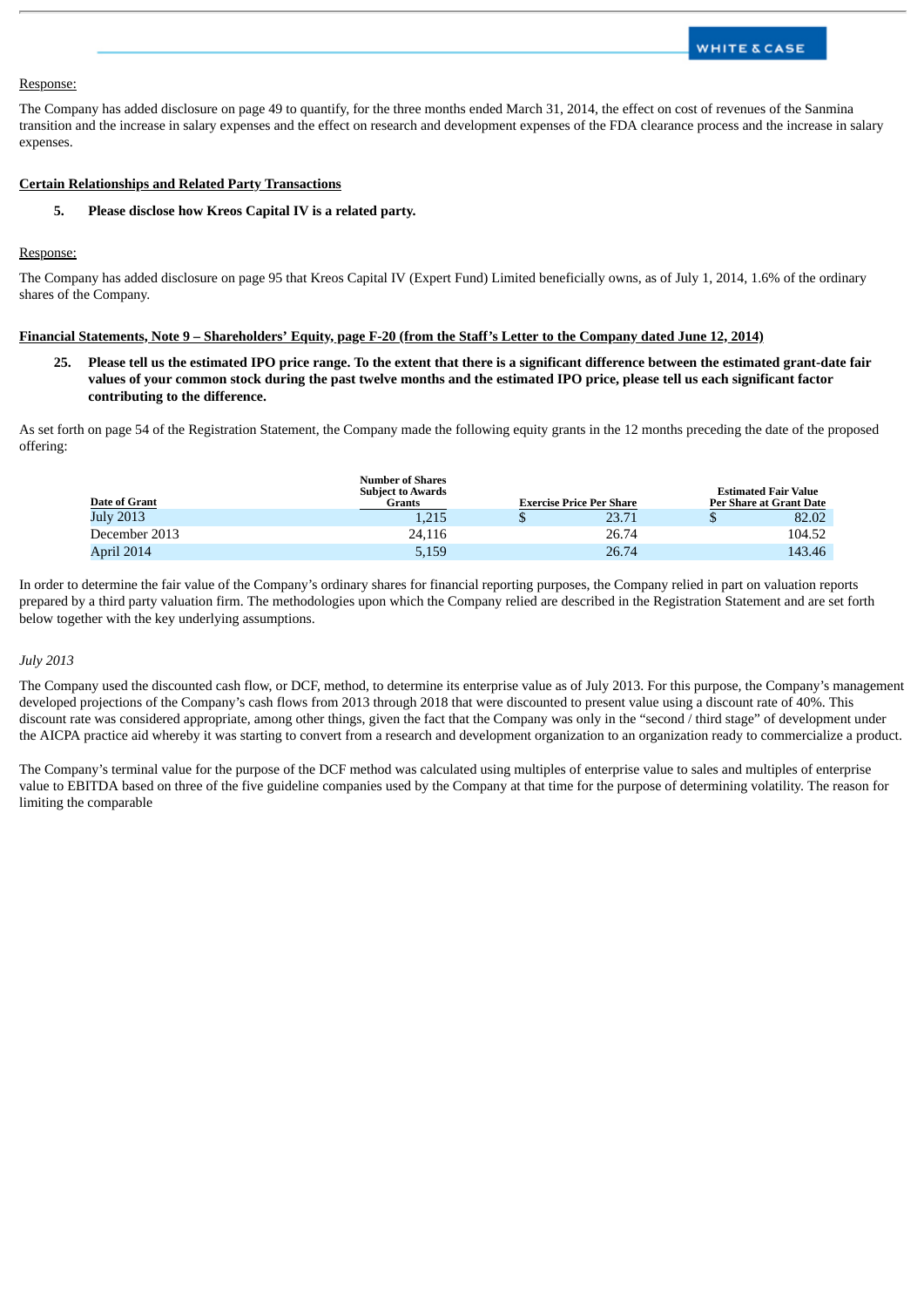companies in this case to three was that, for this purpose, it was appropriate only to use those companies that were mature and profitable given that the terminal value was being calculated at a time when that would be the case of the Company.

The overall outcome was an enterprise value of \$62.5 million before adding cash of \$14.1 million for a total equity value of \$76.6 million. The Company tested the reasonableness of this conclusion based on multiples of enterprise value to 2014 and 2015 projections of sales using five comparable companies with markets, operations and services similar to the Company. The Company also analyzed these metrics with respect to comparable company transactions.

Given that the Company's equity value was such that its preferred shares would not automatically convert to ordinary shares, the Company used the option pricing method, or OPM, to allocate the \$76.6 million equity value to each element of its equity capital structure. For the purpose of the OPM, the Company used a volatility of 70% based on the selected comparable companies and an estimated time to liquidation of 1.75 years. This resulted in an initial fair value per ordinary shares of \$102.52 to which the Company applied a 20% discount for lack of marketability to arrive at a fair value per ordinary share of \$82.02.

# *December 2013*

At the time of the grants in December 2013, the Company had started to contemplate an IPO. Accordingly, the Company considered the range of possible valuations it anticipated in the case of an IPO. The Company then applied a probability weighted expected return method, or PWERM, to the potential equity values based upon the probability of an IPO. Conversely, the DCF / OPM method described above more closely reflected the Company's value as a private company. The steps followed in the valuation are set forth below:

- In considering the range of potential valuations presented to it by the underwriters, based on a lack of certainty regarding the timing of FDA approval and the nascent stage of reimbursement for the Company's products outside of the United States, the Company used the low end of the range of possible IPO values which it discounted to present value at a 30% discount rate, the same rate as the Company used for its DCF / OPM valuation as described below. This resulted in an enterprise value of \$139.5 million in an IPO scenario.
- In connection with the DCF / OPM methodology, the Company used cash flow projections for 2014 through 2018 that were discounted to present value using a discount rate of 30%. The outcome was an enterprise value of \$74.2 million
- The Company attributed a 10% probability to the IPO scenario and a 90% probability to remaining private resulting on a weighted average enterprise value of \$80.7 million before adding cash of \$8.9 million for a total equity value of \$89.6 million.
- The Company tested the reasonableness of this conclusion based on multiples of enterprise value to 2014 and 2015 projected sales using the five comparable companies plus one additional comparable company with markets, operations and services similar to the Company that had completed an IPO in Q4 2013, as well as based on transactions involving comparable companies.
- Given that the Company's equity value was such that its preferred shares would still not automatically convert to ordinary shares, the Company continued to use OPM to allocate its equity value to each element of its equity capital structure. For the purpose of the OPM, the Company continued to use a volatility of 70% based on the selected comparable companies and an estimated time to a liquidity event of 1.25 years. This resulted in an initial fair value per ordinary share of \$130.65 to which the Company applied a 20% discount for lack of marketability to arrive at a fair value per ordinary share of \$104.52.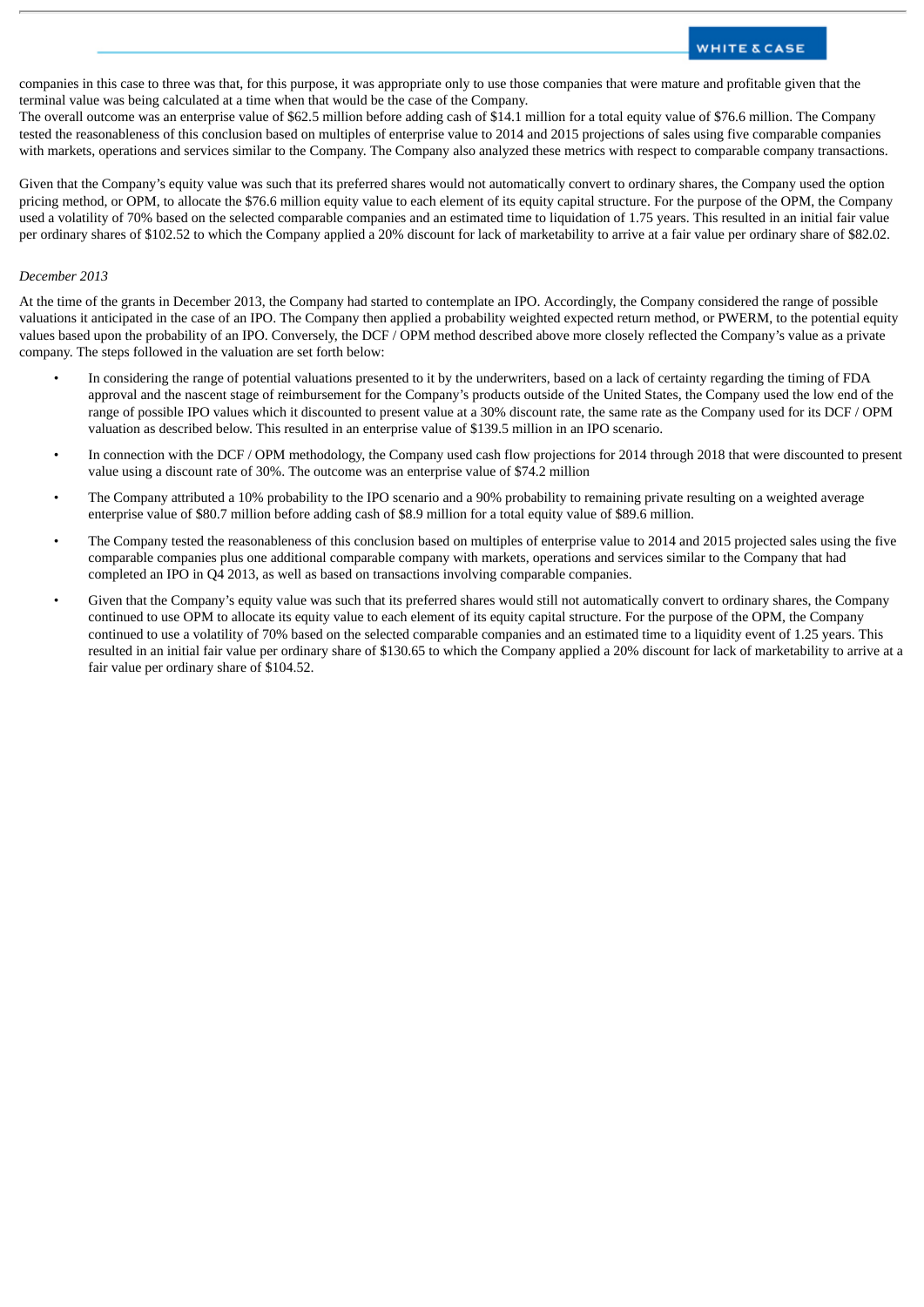# **WHITE & CASE**

The primary reasons for the increase in fair value from \$82.02 in July 2013 to \$104.52 in December 2013 were as follows: The increase was impacted by the use of a lower discount rate (30% instead of 40%) which was considered appropriate as the Company had moved from the second / third stage" of development under the AICPA practice aid to the "third / fourth" step since the Company considering an exit event and, in addition, it had made progress in key development milestones and achieving reimbursement in Europe and had visibility on the likelihood of FDA approval. In addition, although the Company's projected cash flows in the December 2013 valuation deferred the achievement of profitable operations for an additional year compared to the July 2013 valuation, the higher degree of certainty that it would do so, and pricing in the mergers, acquisitions, and capital markets (reflected in an increased terminal value as part of the DCF calculation) resulted in a higher overall valuation. Finally, the 10% probability of an IPO added incrementally to the fair value.

# *April 2014*

The Company used the same methodology to value its ordinary shares in April 2014 as it did in December 2013. The steps followed in the valuation are set forth below:

- In considering the range of potential valuations presented to it by the underwriters, based on the continued lack of certainty regarding the timing of FDA approval and the nascent stage of reimbursement for the Company's products outside of the United States, the Company used the low end of the range of possible IPO values which it discounted to present value at a 30% discount rate, the same rate as the Company used for its DCF / OPM valuation as described below. This resulted in an enterprise value of \$153.2 million in an IPO scenario.
- In connection with the DCF / OPM methodology, the Company used cash flow projections for 2014 through 2018. The Company continued to use a discount rate of 30%. The overall outcome was an equity value of \$84.3 million.
- The Company attributed a 25% probability to the IPO scenario and a 75% probability to remaining private. The increase in the probability of the IPO was considered appropriate based on the fact that the Company took substantive steps towards commencing an IPO process, including holding an organizational meeting in the second half of April 2014. The result of applying these relative probabilities was a weighted average enterprise value of \$101.5 million before adding cash of \$5.3 million for a total equity value of \$106.8 million.
- The Company tested the reasonableness of this conclusion based on multiples of enterprise value to 2015 and 2016 projected sales using the previous six comparable companies plus one additional comparable company with markets, operations and services similar to the Company that had completed an IPO in Q1 2014.
- Given that the Company's equity value was such that its preferred shares would still not automatically convert to ordinary shares, the Company continued to use OPM to allocate its equity value to each element of its equity capital structure. For the purpose of the OPM, the Company continued to use a volatility of 70% based on the selected comparable companies and an estimated time to a liquidity event of 1 year. This resulted in an initial fair value per ordinary share of \$179.33 to which the Company applied a 20% discount for lack of marketability to arrive at a fair value per ordinary share of \$143.46.

The primary reasons for the increase in fair value from \$104.52 in December 2013 to \$143.46 in April 2014 were as follows: The most significant contributor to the increase in fair value was the increase in the probability of an IPO from 10% to 25%. In addition, although the Company's projected cash flows in the December 2013